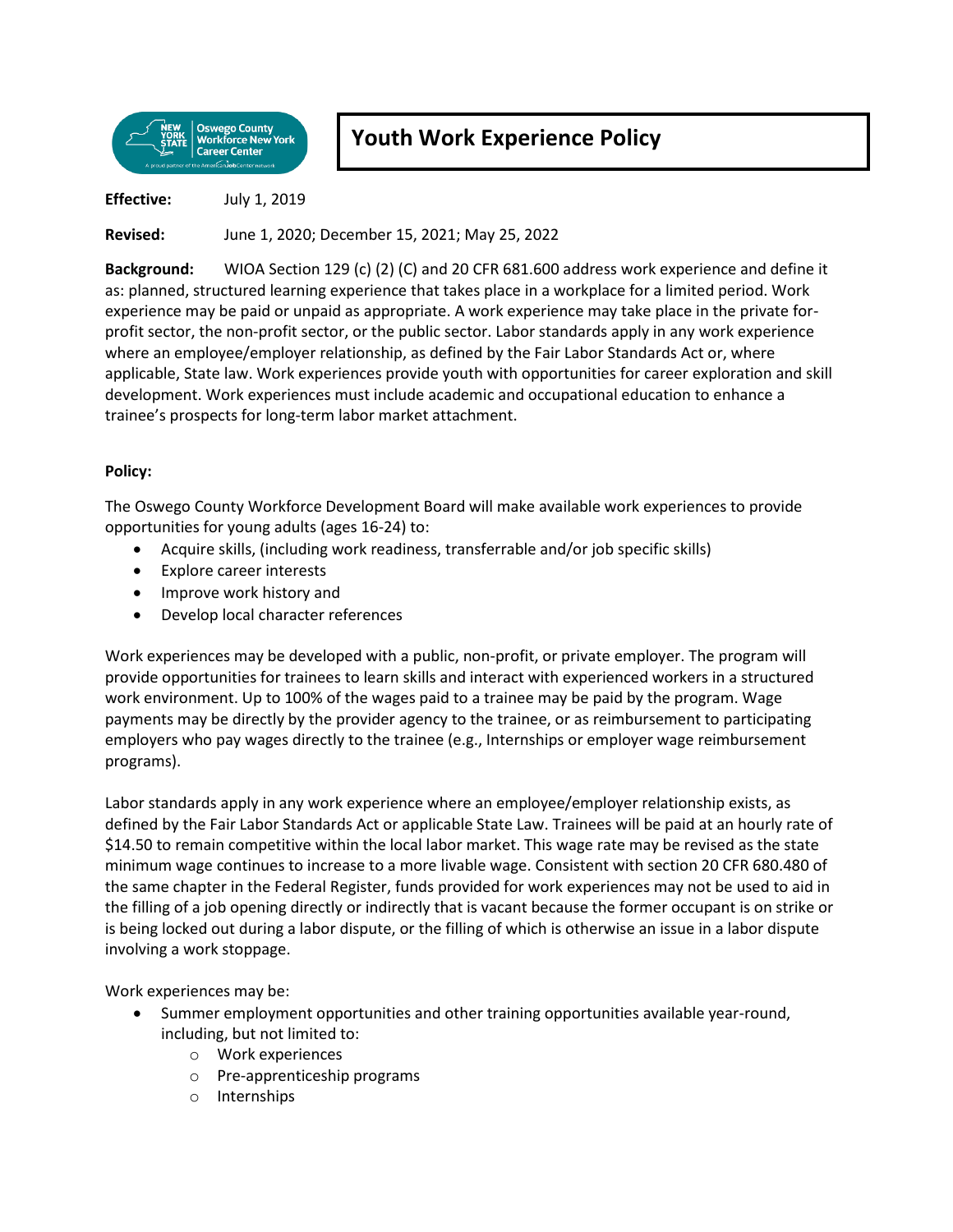- o Job shadowing
- o Employer wage reimbursement programs
- o On-the-Job Training\* (Private Sector Paid Work Experience)

\*Trainees in on-the-job training will follow the agency On-the-Job Training policy.

Duration of training will be determined by the needs of the trainee and the skills required to prepare for labor market attachment as documented in the trainee's Individual Service Strategy (ISS).

A training period of 13 weeks or 390 hours will be the standard training duration. However, waivers up to 26 weeks or 780 hours may be granted by the Director of Employment and Training, or designee, to accommodate the following circumstances:

- Personal or family medical leave of absence
- An opportunity to transition to a private sector job
- Extra time needed to complete an employment prerequisite or job specific skill (e.g., OSHA or similar certification or licensure)
- A learning disability
- A physical disability
- To allow exposure to/acquisition of additional skill sets consistent with the employment goal identified in the ISS

At least 20% of the WIOA Youth program year allocation (less administrative funding) must be spent on Work Experience. Allowable work experience expenditures include the following:

- Wages/stipends paid for participation in a work experience
- Staff time working to identify and develop a work experience opportunity, including staff time spent working with employers to identify and develop the work experience
- Staff time working with employers to ensure a successful work experience, including staff time spent managing the work experience
- Staff time spent evaluating the work experience
- Trainee work experience orientation sessions
- Employer work experience orientation sessions
- Classroom training or the required academic education component directly related to the work experience
- Incentive payments directly tied to the completion of work experience
- Employability skills/job readiness training to prepare youth for a work experience
- Virtual engagement services, at the discretion of the Director of Employment and Training or designee, to administer work readiness skills, which may include occupational training and/or academic training

To complete a work experience placement, youth provider staff will:

- Determine eligibility of youth under the Workforce Innovation and Opportunity Act (WIOA)
- Provide occupational and work readiness skills training using the Job Zone, Career Zone, and/or similar training modalities (e.g., workshops)
- Complete an Individual Service Strategy (ISS) documenting the employment goal, and work experience needs (e.g., work readiness, transferrable, and/or job specific skills)
- Make available required academic training (e.g., Metrix, HS, TASC preparatory or HSE classes, Vocational education, or similar relevant academic training)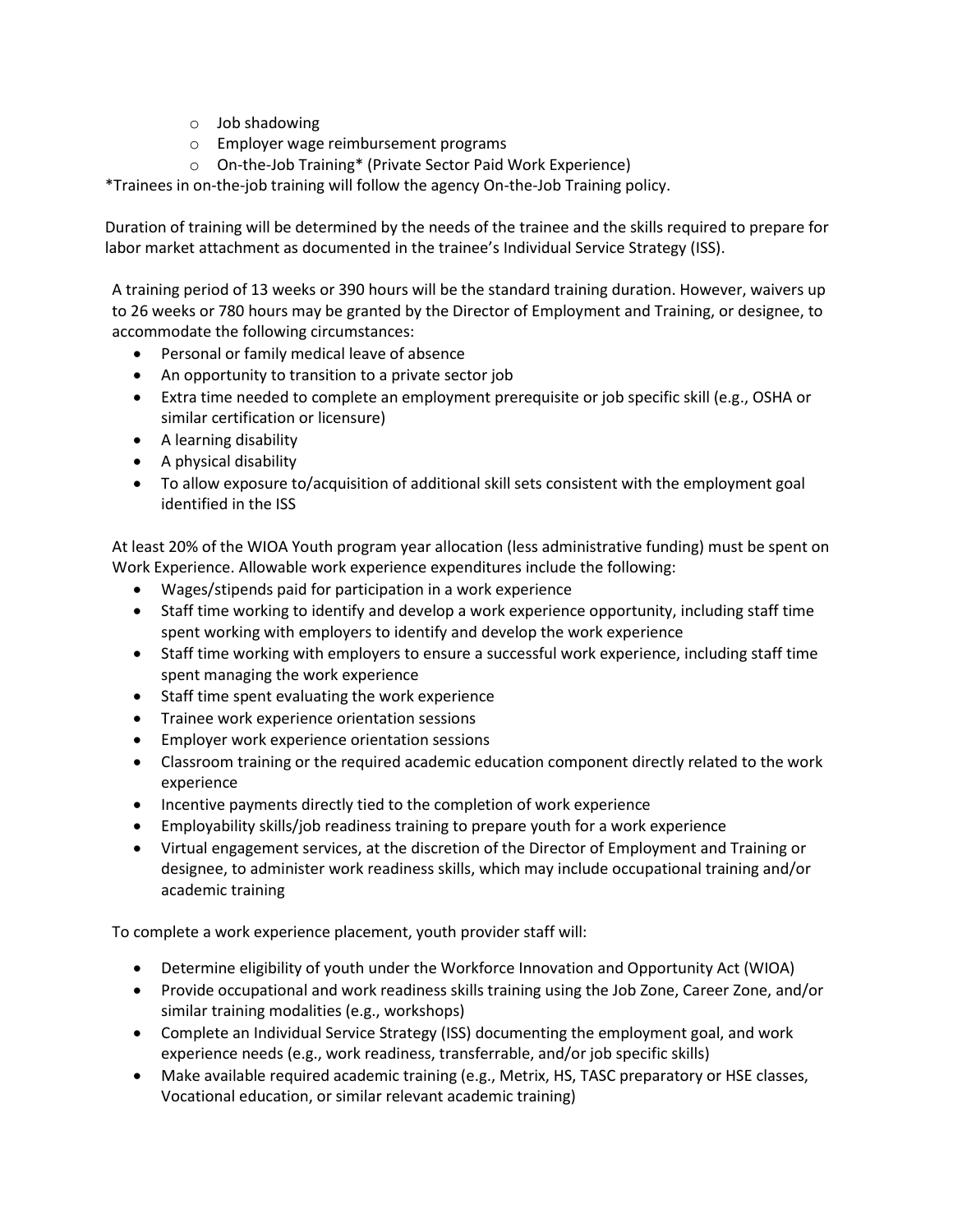- Identify an appropriate placement based on trainee needs as outlined in the ISS
- Refer the trainee to a work site. Referrals may include a pre-placement interview and/or orientation as appropriate to trainee needs and work site protocols
- Prepare a worksite agreement outlining roles, responsibilities, and expectations for the worksite supervisor, the trainee, and provider agency staff. The worksite agreement will include:
	- $\circ$  A job description and the transferrable (a.k.a. "work maturity competencies"), work readiness, and/or job specific skills to be learned
	- o General terms and conditions including evaluation and termination forms and procedures
	- $\circ$  A work schedule, sample time sheet, payroll schedule, and time sheet processing instructions
	- o A job specific skills competency/training plan
	- o A work maturity competency validation worksheet
	- o Youth services provider contact information
	- o A participant contract which outlines behavioral expectations for the trainee
- Enter the start date and planned end date of service into OSOS within 5 days of the actual start of service

Waivers or variations to this process may be granted by the Director of Employment and Training or designee in the following circumstances, and will be documented in the case notes in the One Stop Operating System (OSOS):

- Regulatory or legal changes from the State, Federal or local government
- Extraordinary or special needs of a trainee

Occupational training (e.g., Job Zone / Career Zone) and Academic training (e.g., Metrix) may occur prior to or concurrent with a work experience.

Youth provider agency staff will monitor worksites periodically throughout the work experience and document in the OSOS case notes. Worksites will have the opportunity to complete an evaluation of work performance with the submission of each timesheet. Trainee performance will also be evaluated by the worksite supervisor and provider agency staff at the end of the 2nd week, midpoint, and end of the work experience assignment. Each evaluation will be reviewed by agency youth provider staff with the trainee and worksite supervisor to identify and address or correct any behavioral or performance concerns.

Worksite contracts may be terminated upon (a) mutual agreement of both parties, or (b) the unilateral action of the Director of Employment and Training or designee, when and if the employer is not providing services in accordance with the training contract.

Concerns regarding training worksite performance will be reported by youth provider agency staff to the Director of Employment and Training or designee. In the event a training worksite is not performing satisfactorily, a written report will be submitted to the worksite addressing the areas of concern, the corrective action needed and a timeframe for improvement. The work site will be given an opportunity to explain issues impacting their ability to meet established goals and discuss concerns, and to reach agreement on a plan for corrective action. In the event a worksite is not successful in meeting agreed on outcomes (e.g., work readiness, transferrable, or job specific skills acquisition by trainee), the youth provider agency may discontinue contracts with that provider. Trainees may be transferred to alternate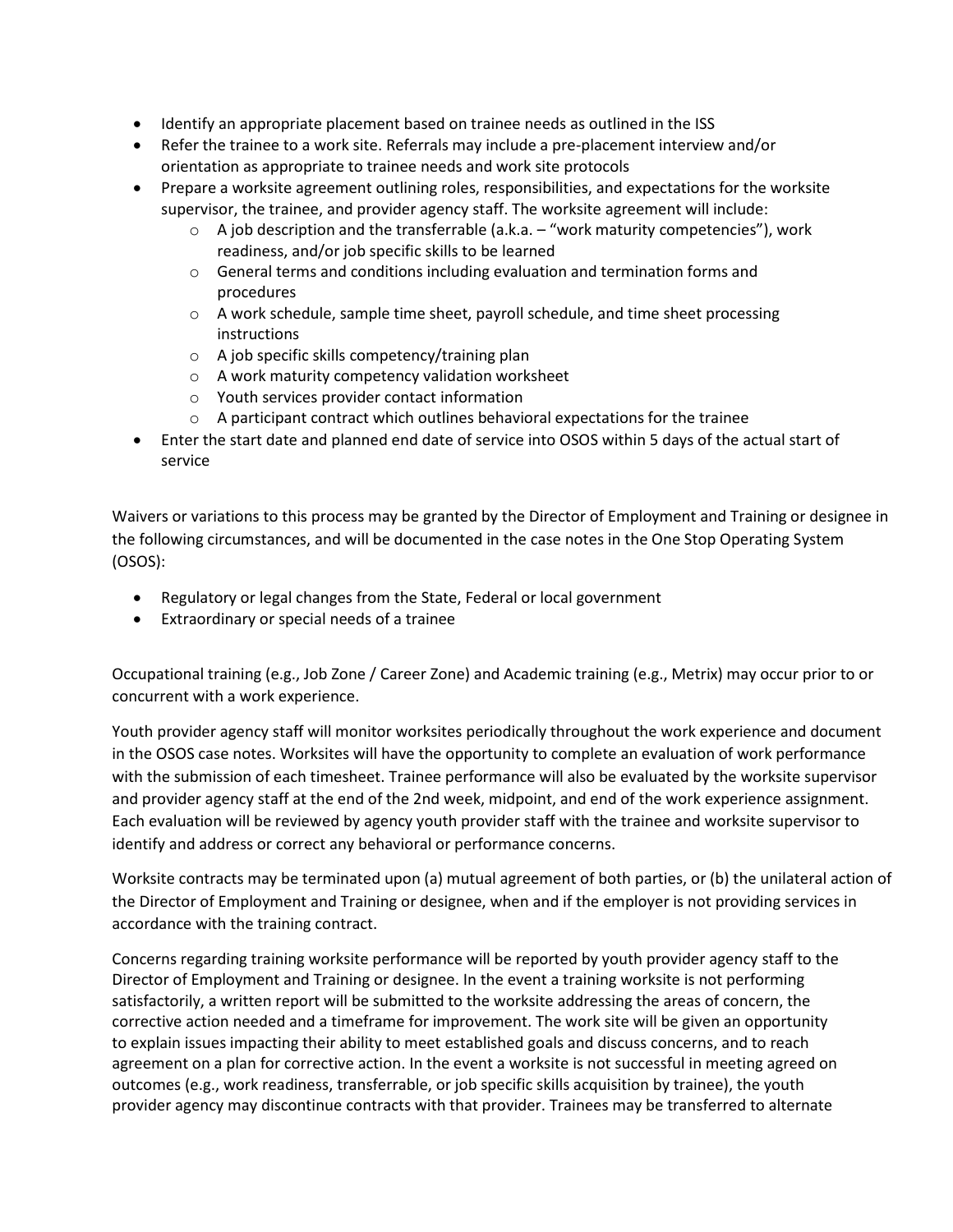worksites or placements may be suspended pending the outcome of corrective action plans at the discretion of the Director of Employment and Training or designee.

Trainees will be encouraged throughout the training program to seek conventional employment and/or educational opportunities.

Trainees who do not enter conventional employment during or immediately subsequent to work experience will be re-engaged and encouraged to utilize the One-Stop Career Center services, and access additional employment and training resources to progress to greater socio-economic self-sufficiency.

Incentives may be provided to trainees for training achievements or benchmarks as outlined in the Youth Incentive policy (e.g., job specific skills mastery).

## **Definitions**

**Transferable skills**, or "work maturity competencies," are qualities that can be transferred from one job to another. Work maturity competencies are behaviors associated with knowledge, skills and attitudes that result in positive work performance, and thereby enhance a youth's potential to retain employment. Examples include:

- Being consistently punctual
- Maintaining regular attendance
- Demonstrating positive attitude
- Presenting appropriate appearance
- Good interpersonal relationships
- Completing tasks effectively

**Job specific skills,** or "hard skills", are typically observable activities involving use of tools, equipment, or the performance of activities specific to a particular workplace or job. For example: Grounds keeping job specific skills:

- Cuts lawns, using hand mower or power mower.
- Trims and edges around walks, flower beds, and walls, using clippers, weed cutters, and edging tools.
- Prunes shrubs and trees to shape and improve growth or remove damaged leaves, branches, or twigs, using shears, pruners, or chain saw.
- Sprays lawn, shrubs, and trees with fertilizer, herbicides, and insecticides, using hand or automatic sprayer.
- Rakes and bags or burns leaves, using rake.
- Cleans grounds and removes litter, using spiked stick or broom.
- Shovels snow from walks and driveways. Spreads salt on public passageways to prevent ice buildup.
- Plants grass, flowers, trees, and shrubs, using gardening tools.
- Waters lawn and shrubs, using hose or by activating fixed or portable sprinkler system.
- May perform minor repairs to facilities and equipment.
- May paint fences and outbuildings.

May perform variety of laboring duties, common to type of employing establishment.